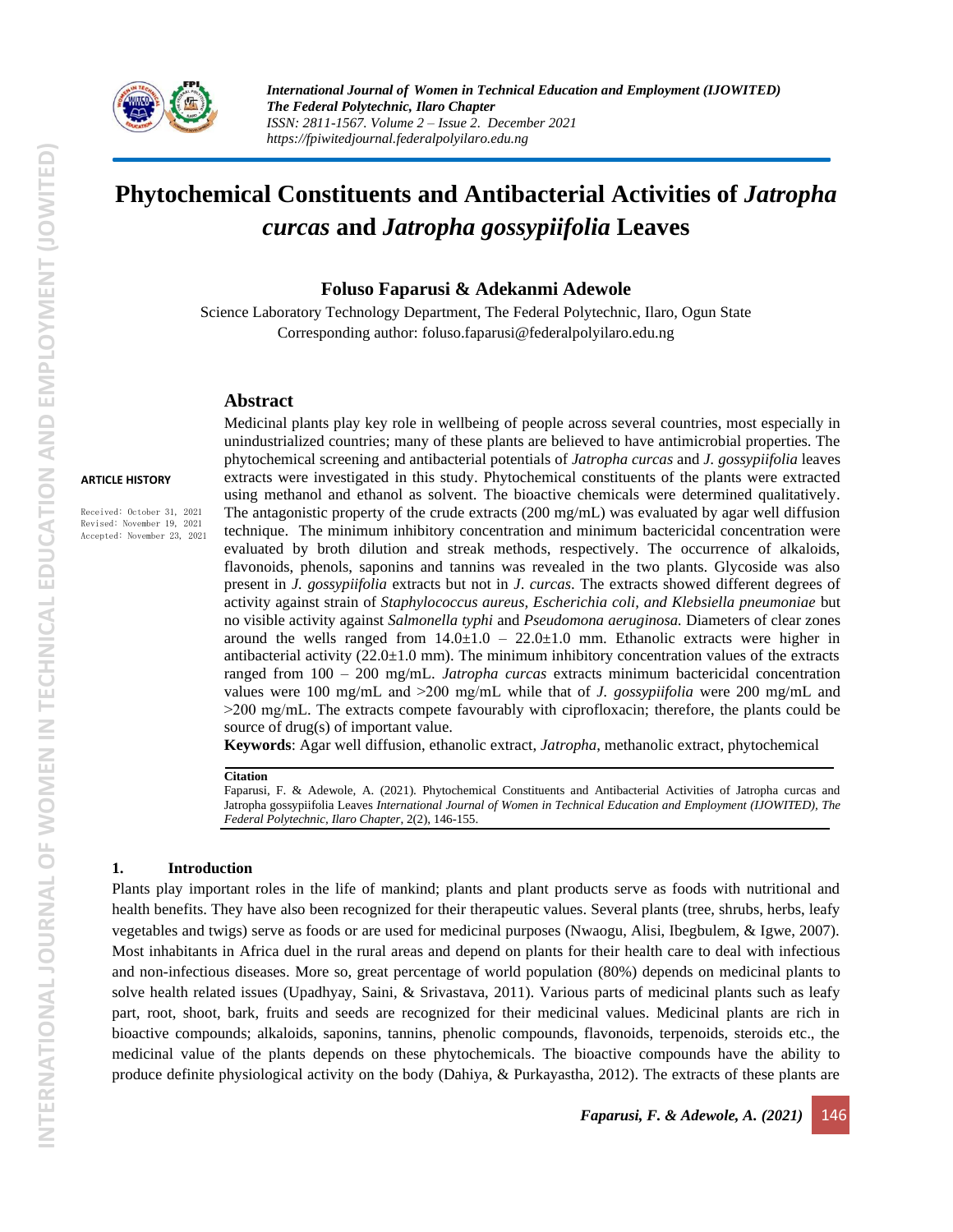

believed to possess antimicrobial properties. Several authors have reported the bioactive components and antimicrobial potentials of medicinal plant extracts (Ajaiyeoba, 2000; Daoud *et al*., 2015; Dhale, & Birari, 2010, Faparusi *et al*., 2012), and many plants are yet to be studied or studied adequately. Ornamental and hedge plants such as *Jatropha* spp. are also used in folk medicine for health care delivery. *Jatropha* is widely distributed across Africa and Americas (Felix-Silva, Giordani, da Silva-Jr, Zucolotto, & Fernandes, -Pednosa, 2014.). *Jatropha* is used in folklore medicine as remedy for various ailments, and they are of various species including *J. elliptica*, *J. curcas*, *J. gossypiifolia* and so on.

*Jatropha gossypifolia* Linn belongs to the family Euphorbiaceae. Its common name is bellyache bush or black physic-nut (Felix-Silva *et al*., 2014), it is known by the Yoruba of Southern Nigeria as "*Lapalapa*" (Agbogidi, 2013) and it is popularly known as *Jangali yerend*" in India (Dhale, & Birari, 2010). *Jatropha gossypiifolia* is a valuable shrub widely distributed and largely used across Africa and Americas (Felix-Silva *et al*., 2014; Mariz, Borges, Melo-Diniz, & Medeiros, 2010), and thrives as a hedge plant in different parts of Nigeria. Different parts of the plant play important roles in folklore medicine (Felix-Silva *et al*., 2014). It is used for the treatment of diverse disease conditions, predominantly in developing countries (Sabandar, Ahmat, Jaafar, & Sahidin, 2013). It has antimicrobial, antidiarrheal, analgesic properties among others (Felix-Silva *et al*., 2014). *Jatropha gossypiifolia* has dark green or purple-red dark leaves. The young stem of the plant with an acrid juice is used as toothbrush and for cleaning tongue (treatment of thrush).

*Jatropha curcas* is a woody shrub of the family Euphorbiaceae. It thrives in arid and semiarid tropical parts of the world. It is a small tree of about 6 m high. The upper surface of its leaves is dark green while the reverse side is pale green. Each fruit of *J. curcas* has 2-3 oblong seeds. The plant has many common names such as Barbados nut, black vomit nut, Curcas bean, and so on (Sumit *et al*., 2013). It is used in traditional medicine for different purposes including skin infection, diarrhea, gonorrhea and many others (Dada, Ekundayo, & Makanjuola, 2014). Its seeds are used for the production of biodiesel (Keneni, & Marchetti, 2017). The plant is also used to secure boundaries, as a hedge plant. Several studies have been carried on *Jatropha* species by various authors. This study compared the bioactive constituents and antibacterial properties of *J. curcas* and *J. gossypiifolia*.

# **2. Materials and Methods**

# **Sample Collection and Preparation**

*Jatropha curcas* and *J. gossypiifolia* plants fresh leaves were collected at Ikosi area, in Ilaro, Ogun state, Nigeria using shears. The plants were identified by a botanist in the Department of Science Laboratory Technology, The Federal Polytechnic, Ilaro. The leaves were rinsed with 2-3 changes clear water and subsequently with sterile distilled water. The leaf samples were air-dried  $(27\pm2^{\circ}\text{C})$  and pulverized with the aid of warring blender. The resultant fine powder was store in airtight universal bottle for subsequent use.

#### **Test Organisms**

The organisms: *Escherichia coli, Salmonella typhi, Staphylococcus aureus, Klebsiella pneumoniae, Salmonella typhi* and *Pseudomonas aeruginosa* were gotten at University College Hospital, Ibadan, Oyo State. The organisms were sub-cultured and preliminarily identified for their confirmation; they were maintained on agar slants at  $4^{\circ}C$ before use.

#### **Preparation of Crude Extracts**

The crude extracts were obtained using maceration technique (Azwanida, 2015). The plant powdered (250 g) was weighed into a clean five-litre round bottom flask and 1000 mL methanol or ethanol (95%) was dispensed into it. The flask was cotton plugged and covered with aluminum foil and the leaves powder was macerated at room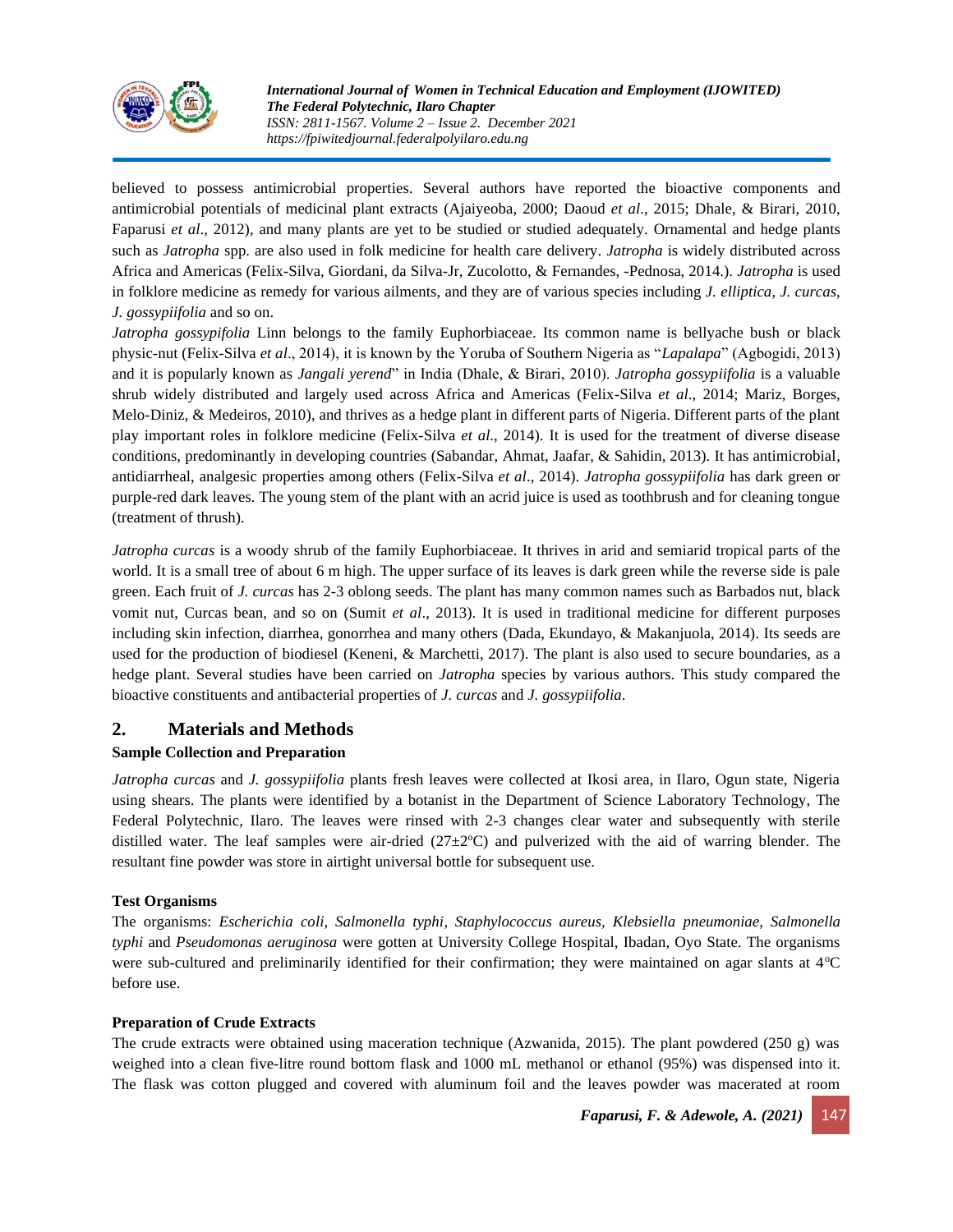

temperature ( $27\pm2$ °C) for 72 h. The mixture was agitated manually every 24 h for proper solvent-powder mixing. The mixture was filtered into a clean baker using sterile double folded muslin-cloth (cheese cloth). The filtrate obtained was subsequently re-filtered with the aid of a clean Whatman no 1 paper. Rotary evaporator was used to concentrate the resultant extract and the thick extract obtained was evaporated to dryness in the water-bath (100ºC). The dried extract was stored in airtight container at 4ºC until required.

#### **Phytochemicals Analysis**

Methanolic and ethanolic extracts of *J. curcas* and *J. gossypiifolia* leaves were screened for their phytochemical constituents (flavonoids, saponins, tannins, alkaloids, phenols and glycosides) as described by Ajaiyeoba (2000) and Dhale and Birari (2010).

#### **Preparation of Inoculum**

The test organisms were propagated in Muller Hinton broth at 37ºC for 18 - 24 h prior to antibacterial analysis. Inoculum concentration of each bacterium was adjusted to  $1.0 \times 10^8$  cells/mL using 0.5 McFarland standards (Bhalodia, & Shukla, 2011). The turbidity that corresponds to  $10^5$  cells/mL was achieved with the addition of sterile normal saline.

#### **Crude Extracts Antibacterial Activity**

Agar well technique described by Daoud *et al*. (2015) was slightly amended for the antibacterial action of the plants extracts. Fresh suspension of test organism (1 mL) was introduced to the centre of a sterile Petri dish. About 20 mL cool molten Muller Hinton agar (45ºC) was dispensed into the Petri-dish containing the inoculum and then swirled gently for even distribution of the cells. The seeded plate was allowed to solidify, and wells were cut using a 6 mm diameter, sterile cork borer under aseptic condition. The same process was adopted for all the test organisms (bacteria). 100 µL suspended extract (200 mg/mL) was introduced into each well. Negative control (extraction solvent well) and positive control (ciprofloxacin well, 10  $\mu$ g/mL) were also set up. The plates were maintained at 4ºC of 1 h in order for the extracts to diffuse into the agar, before incubated at 37ºC for 24 h (Trigui, Hsouna, Tounsi, & Jaoua, 2013). The diameter of halo area around the well was used as antibacterial activity. The diameters of clear zones round the wells were measured with the aid of millilitre calibrated transparent ruler. The assay was carried out in triplicates.

#### **Minimum Inhibitory Concentration and Minimum Bactericidal Concentration Evaluation**

Broth dilution (macrodilution) method as described by El-Mahmood (2010) was adopted for the minimum inhibitory concentration (MIC) using Muller Hinton broth. The reconstituted extracts concentration (200 mg/mL) that showed antibacterial activity was further diluted to obtain the following concentrations: 200, 100, 50, and 25 mg/mL by a two-fold serial dilution. In order to obtain the various concentrations, Muller Hinton broth (1 mL) was dispensed into four (4) test-tubes, they were sterilized and labeled accordingly. One millilitre of stock solution (reconstituted extract) was transferred to the first and the second test-tubes with the aid of sterile syringe; 1 ml was also transferred from the second test-tube to the third one and from the third test-tube to the fourth test-tube. 1 ml was removed from the last (forth) test-tubes, for all the test-tubes to have uniform volume of difference concentration. Each test-tube was inoculated with 10  $\mu$ L of fresh test bacterium suspension (10<sup>8</sup> cell/mL) with aid of micropipette. Incubation of the test-tubes was at 37ºC for 24 h and growth was observed thereafter, lowest concentration of the extract at which no visible growth of microorganism after incubation was considered as MIC. Turbidity was used as indices of growth.

Minimum Bactericidal Concentration (MBC) for each extract was determined from the MIC tubes that showed no visible bacterial growth. A loopful from each tube was streaked on Muller Hinton agar plate. Incubation of the plates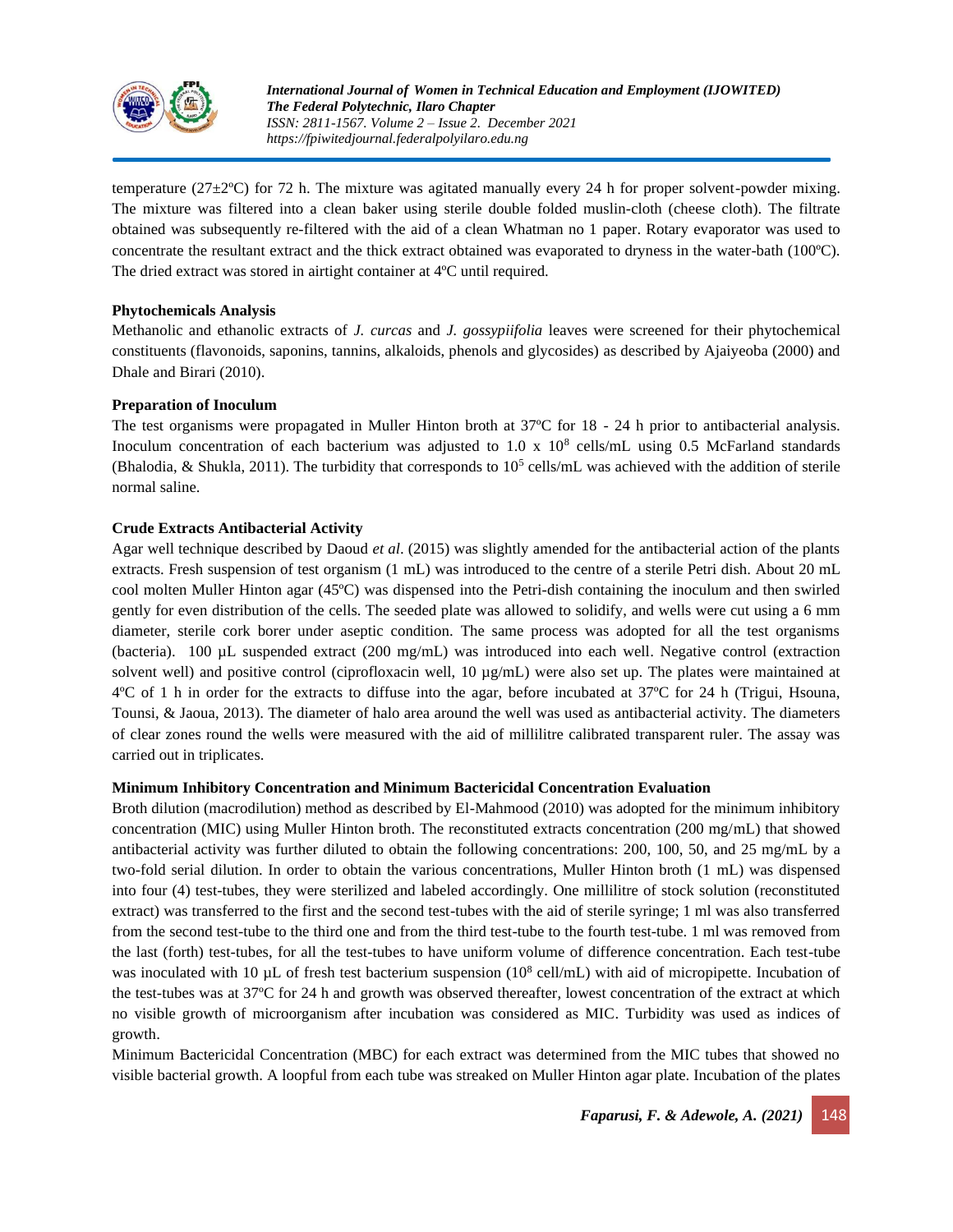

was done at 37°C for 24 h. The lowest concentration of each extract that yielded no growth (colony) was documented as the MBC (Mann, Mishra, Kehri, Sharma & Pandey, 2008; Faparusi, Bello-Akinosho, Oyede, Adewole, Bankole, & Ali, 2012).

#### **Statistical Analysis**

Mean of the replicates and standard deviations (SD) of the results of zone of inhibition were determined using Statistical Package for the Social Sciences (SPSS) version 16.

# **3. Results and Discussion**

#### **Results**

The bioactive constituents of the crude extracts of *J. curcas* and *J. gossypiifolia* leaves are as shown in Table 1. The occurrence of alkaloids, saponins, tannins, flavonoids, and phenols were recorded in all the extracts. The results also revealed glycosides in the extract of *J. gossypifolia* leaves.

The potency of *J. curcas* and *J. gossypiifolia* leaves extracts was determined against five bacterial strains: *E. coli, S. aureus, S. typhi*, *K. pneumoniae* and *P. aeruginosa*. As stated in Table 2, the extracts of the two plants showed activity against the test strains in varying degrees. *Jatropha curcas* extracts had antagonistic action against *K. pneumonia*e, *E. coli*, and *S. aureus*. *Jatropha gossypiifolia* extracts showed narrow spectrum of activity against *E. coli*, and *K. pneumonia*e (Gram-negative bacteria). *J. curcas* leaves methanolic extracts diameters of clear zones ranged from 15.0±2.0 mm to 18.7±1.5 mm while the ethanolic extract of same plant had inhibition that ranged from 19.3±1.5 mm to 22.0±1.0 mm. The highest antagonistic activity (22.0±1.0 mm) was recorded by *J. curcas* against *K. pneumoniae*. The least zone of inhibition (14.0±1.0 mm) was recorded by methanolic extract of *J. gossypiifolia* against *E. coli* and the highest inhibition zone (20.3±1.5 mm) was against *K. pneumonia*e. The extracts were active against *S. typhi* and *P. aeruginosa*.

The results of minimum inhibitory concentration (MIC) and minimum bactericidal concentration (MBC) are presented in Table 3. The extracts showed varying MIC and MBC against the test organisms. Ethanolic extract of *J. curcas* inhibited *S. aureus, K. pneumoniae* and *E. coli* at minimum concentration of 100, 200 and 100 mg/mL, respectively. Methanolic extract of *J*. *gossypifolia* had MIC against *S. aureus, K. pneumoniae* and *E. coli* at 100 mg/mL. More so, Ethanolic extracts of *J*. *gossypiifolia* recorded MIC against *K. pneumoniae* and *E. coli* at 100 mg/mL while the methanolic extract of the plant (*J. gossypiifolia*) inhibited *K. pneumoniae* and *E. coli* at minimum concentration of 200, and100 mg/mL, respectively. The minimum bactericidal concentrations of *J. curcas* ethanolic leaves extract against *S. aureus, K. pneumoniae* and *E. coli* were 100, ˃ 200 and 200 mg/mL, respectively. Methanolic extract of *J. curcas* had minimum bactericidal concentrations of 100, 200 and 200 mg/mL against *S. aureus, K. pneumoniae* and *E. coli*, respectively. The extracts of *J. gossypiifolia* exhibited MBC at ˃200 and 200 mg/mL against *K. pneumoniae* and *E. coli* respectively. *Jatropha curcas* extracts had the least MBC (100 mg/mL) against *E. coli*.

**Table 1**: Phytochemical constituents of *J. curcas* and *J. gossypiifolia* leaves

Phytochemical *J. curcas* Extract *J. gossypiifolia* Extract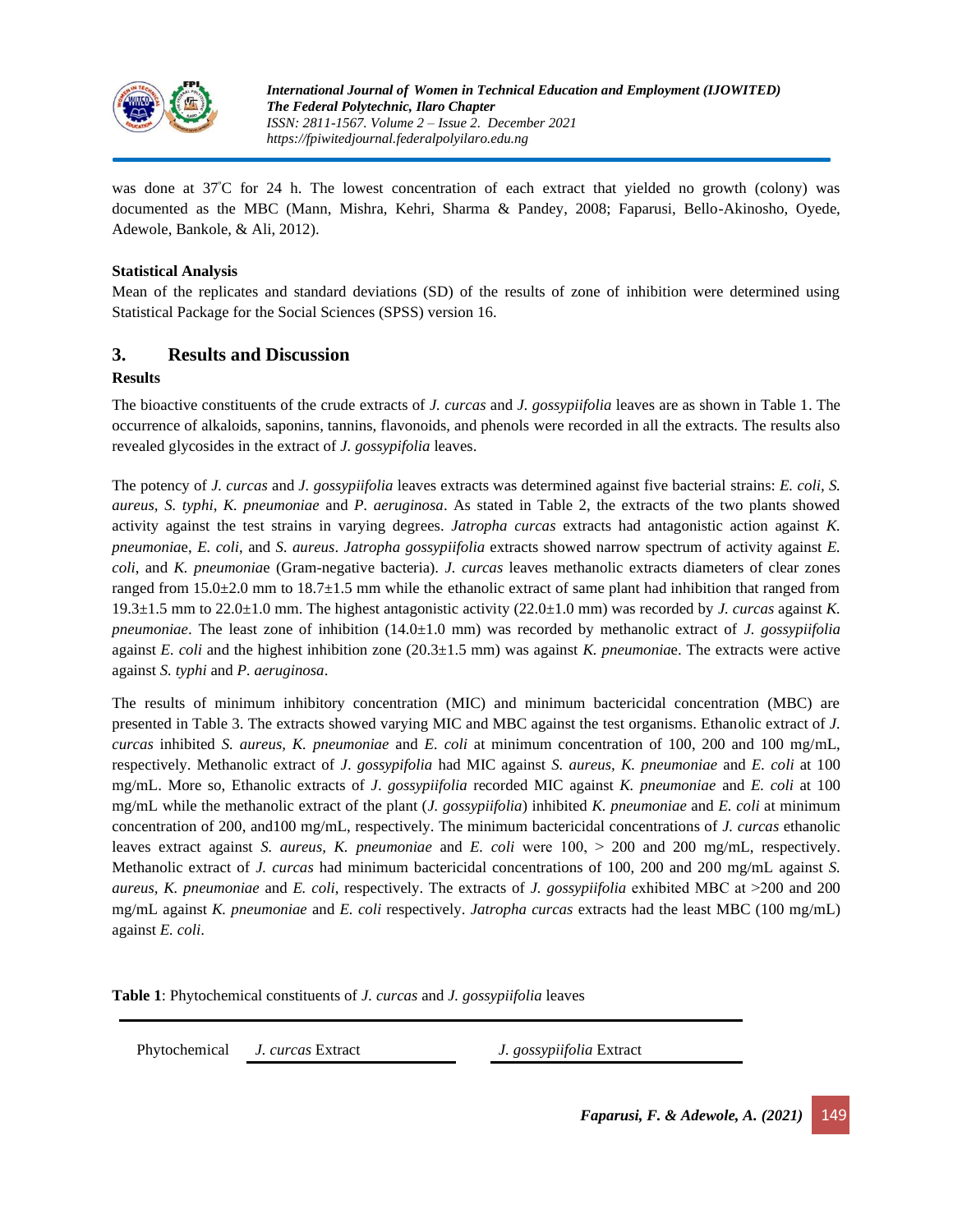

#### *International Journal of Women in Technical Education and Employment (IJOWITED) The Federal Polytechnic, Ilaro Chapter ISSN: 2811-1567. Volume 2 – Issue 2. December 2021*

*https://fpiwitedjournal.federalpolyilaro.edu.ng*

|            | Ethanolic | Methanolic | Ethanolic | Methanolic |
|------------|-----------|------------|-----------|------------|
| Alkaloids  | $^{+}$    | $+$        | $^{+}$    | $+$        |
| Flavonoids | $^{+}$    | $^{+}$     | $^{+}$    | $^{+}$     |
| Saponins   |           | $+$        | $^{+}$    | $^{+}$     |
| Tannins    | $+$       | $+$        | $^{+}$    | $^{+}$     |
| Phenols    |           | $^{+}$     | $^{+}$    | $^{+}$     |
| Glycosides |           |            | $+$       | $^{+}$     |

+: positive –: negative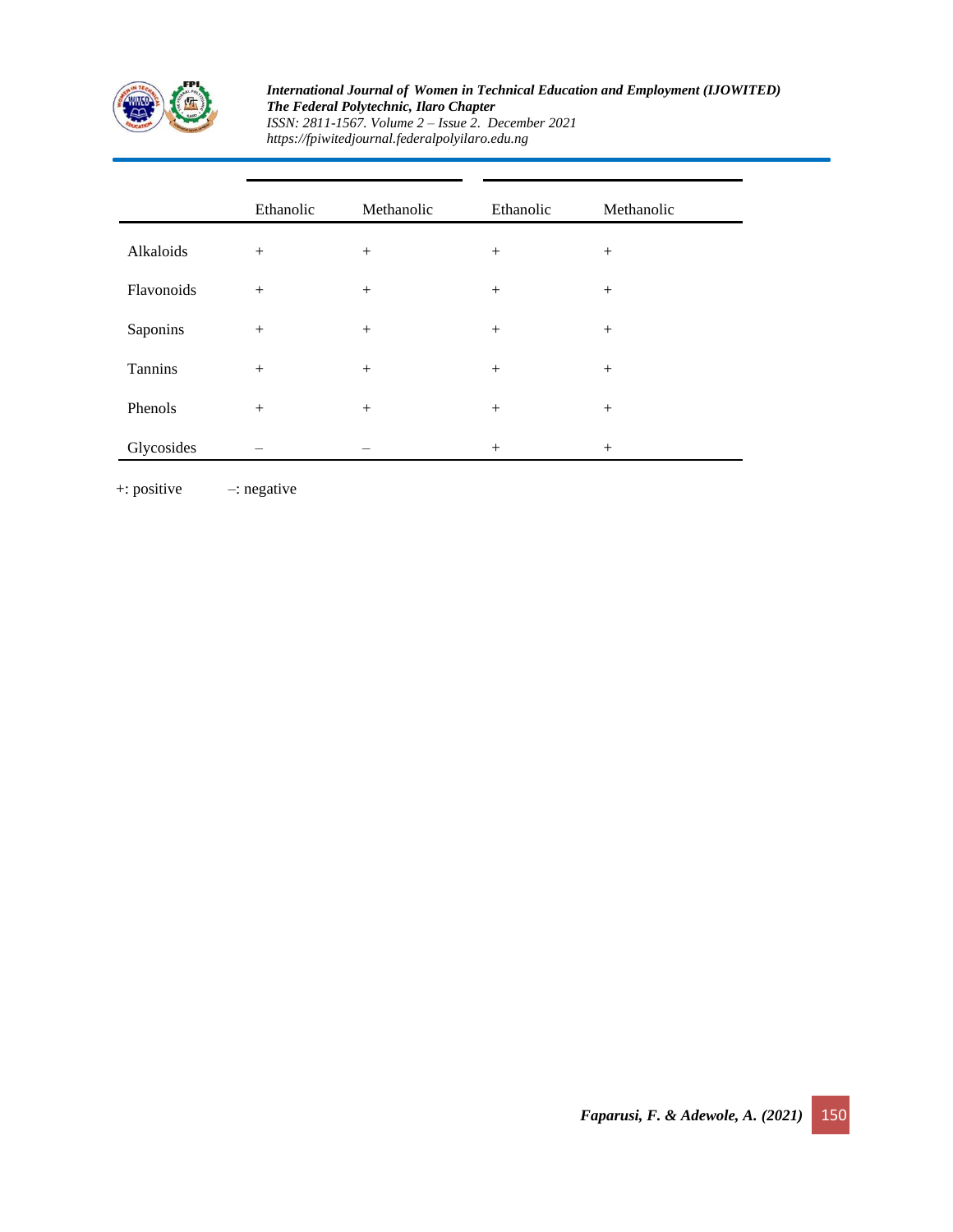

# **Table 2:** Antibacterial activities of crude extracts of *J. curcas* and *J. gossypiifolia* leaves

| Test strains  | J. curcas      |                | J. gossypiifolia | Ciprofloxacin (10 |                |
|---------------|----------------|----------------|------------------|-------------------|----------------|
|               | Methanolic     | Ethanolic      | Methanolic       | Ethanolic         | $\mu$ g/ml)    |
| S. aureus     | $18.3 \pm 1.5$ | $20.3 \pm 1.5$ | $\mathbf N$      | $\mathbf N$       | $53.3 \pm 0.6$ |
| E. coli       | $15.0 \pm 2.0$ | $19.3 \pm 1.5$ | $14.0 \pm 1.0$   | $17.0 \pm 1.0$    | $40.7 \pm 0.6$ |
| S. typhi      | $\mathbf N$    | N              | $\mathbf N$      | $\mathbf N$       | $40.0 \pm 1.0$ |
| K. pneumoniae | $18.7 \pm 1.5$ | $22.0 \pm 1.0$ | $20.3 \pm 1.5$   | $20.3 \pm 1.5$    | $51.7 \pm 0.6$ |
| P. aeruginosa | $\mathbf N$    | N              | $\mathbf N$      | $\mathbf N$       | $43.3 \pm 0.6$ |

**X:** mean of replicates  $(n=3) \pm$  standard deviation (SD) N: no zone of inhibition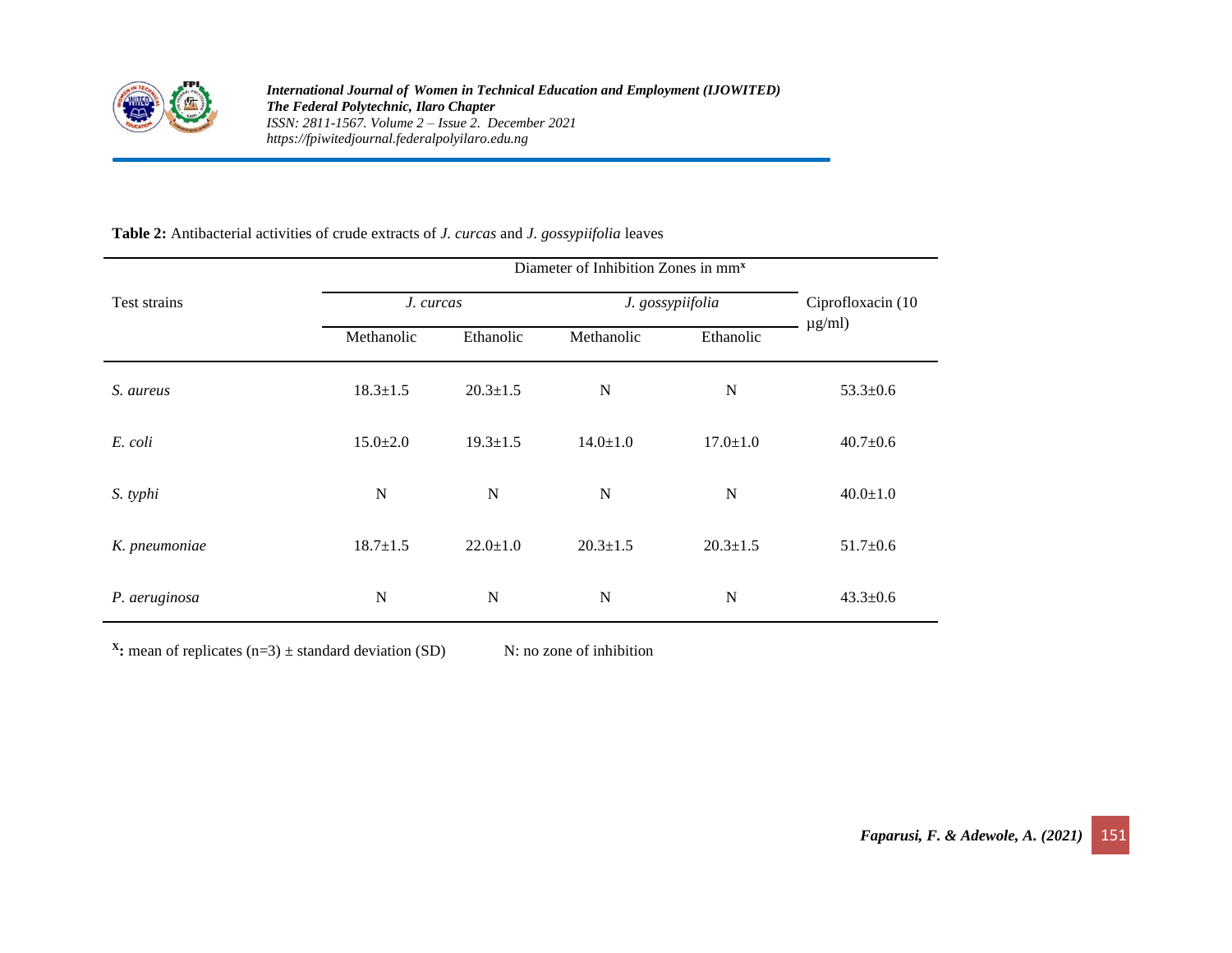

# **Table 3:** Minimum inhibitory concentration and minimum bactericidal concentration of *J. curcas* and *J. gossypiifolia* leaves extracts

| Test strains  | Plant            | Solvent  | Concentrations of extract<br>(mg/mL) |        |     |                          | MIC     | <b>MBC</b> |
|---------------|------------------|----------|--------------------------------------|--------|-----|--------------------------|---------|------------|
|               |                  |          | 25                                   | 50     | 100 | 200                      | (mg/mL) | (mg/mL)    |
| S. aureus     | J. curcas        | Ethanol  | $^{+}$                               | $+$    |     |                          | 100     | 100        |
| K. pnuemoniae |                  |          | $+$                                  | $+$    | $+$ |                          | 200     | >200       |
| E. coli       |                  |          | $^{+}$                               | $^{+}$ |     |                          | 100     | 200        |
| S. aureus     |                  | Methanol |                                      | $^{+}$ |     |                          | 100     | 100        |
| K. pnuemoniae |                  |          | $+$                                  | $+$    |     |                          | 100     | 200        |
| E. coli       |                  |          | $^{+}$                               | $^{+}$ |     | $\overline{\phantom{0}}$ | 100     | 200        |
| K. pnuemoniae | J. gossypiifolia | Ethanol  | $+$                                  | $+$    |     |                          | 100     | >200       |
| E. coli       |                  |          | $^{+}$                               | $^{+}$ |     |                          | 100     | 200        |
| K. pnuemoniae |                  | Methanol | $+$                                  | $+$    | $+$ |                          | 200     | >200       |
| E. coli       |                  |          | $+$                                  | $^{+}$ |     |                          | 100     | 200        |

+: turbid–: not turbid

#### **Discussion**

The different solvent extracts of *J. curcas* and *J. gossypiifolia* leaves extracts revealed the presence of bioactive constituents; alkaloids, flavonoids, saponins, tannins, phenols, and glycosides. The presence of these secondary metabolites (phytochemicals) might be responsible for their use in traditional medicine and antimicrobial activity of plants extracts. Several authors have reported the presence of phytochemical in plants used for traditional health care delivery (Ajaiyeoba, 2000; Dhale & Birari, 2010; Faparusi *et al*., 2012). Presence of more phytochemicals was recorded in *J. gossypiifolia*. Glycosides were not detected in *J. curcas* leaves. The presence of a good number of bioactive components in the extracts could be due to solubility, high extraction capability and different polarity in the extraction solvent (Dhale, Birari, & Dhulgande, 2010; Daoud *et al*., 2015). Genetics factor and geographical location might be due to little variation in their phytochemical constituents, but the two species revealed the presence of good number of bioactive constituents.

The findings in this study with respect to the presence of flavonoids is at variance with the reports of Dhale and Birari (2010) and Vijayta, Renu, Sikha, and Nishi (2015), that showed the absence flavonoids and alkaloids in the methanolic extracts of *J. gossypiifolia.* There was no variation in the extraction ability of the solvent used contrary to precious findings by other authors (Faparusi *et al*., 2012; Daoud *et al*., 2015). The bioactive compounds in medicinal plants are believed to possess antimicrobial activities.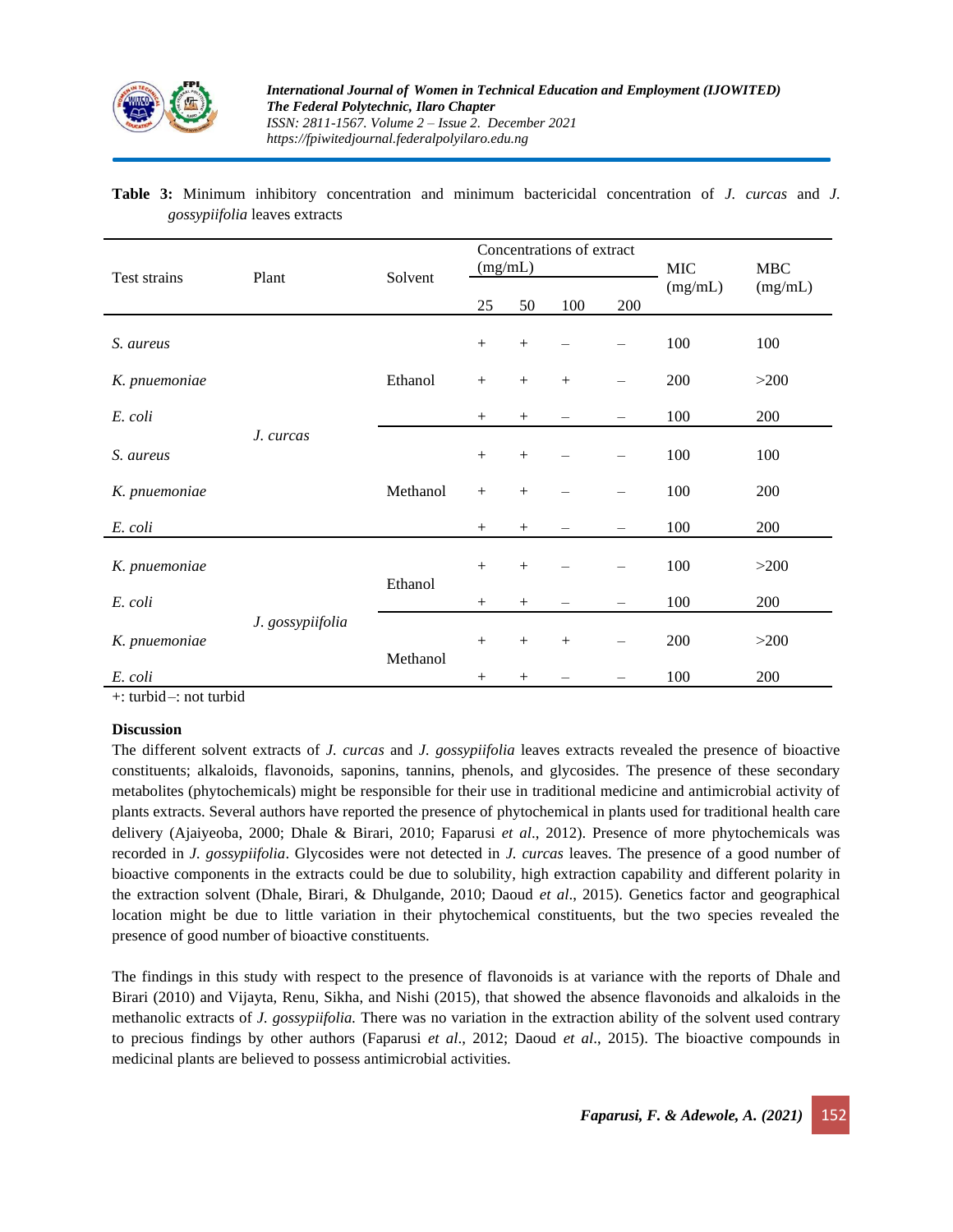

The antibacterial property of the plants extracts was measured on the basis of diameters of inhibition zones against the test organisms. Both plants displayed relative action against greater number of the bacterial strains at concentration of 200 mg/ml, but *J. curcas* was more potent on the basis of number of bacteria inhibited. Antimicrobial potential of plants is usually ascribed to presence of phytochemicals (Faparusi *et al*., 2012; Daoud *et al*., 2015). Flavonoids and tannins are known for antibacterial activity (Loizzo *et al*., 2004; Mattana, Satorres, Sosa, Fusco, & Alcaraz, 2010). Various studies on the antimicrobial activity medicinal plants are many in literature (Faparusi *et al*., 2012, Trigui *et al*., 2013; Daoud *et al*., 2015). The antagonistic action of *J. curcas* and *J. gossypiifolia* against the test bacterial strains revealed ethanolic extracts of the two plants had higher potency, based on diameters of inhibition zones. This might be due to the ability of ethanol to extract high polar and non-polar components from the plant materials. It also has very low toxicity, volatile, completely miscible in water and easily remove in plant materials at low temperature (Roy, 2014). Both methanolic and ethanolic extracts of *J. gossypiifolia* possessed antagonistic activity against *E. coli,* in contrary to the findings of Ruchi and Renu (2010) that reported methanolic extract of *J. gossypiifolia* had no activity against *E. coli*. More so, the two plants exhibit no activity against *P. aeruginosa* and *S. typhi*. This could be due to low concentration of the bioactive compounds in the extract to inhibit the bacteria (Itelima, Nwokedi, Ogbonna, & Hyam, 2016). The bacteria (*P. aeruginosa* and *S. typhi*) might also been carrying resistant gene which could be chromosomal and plasmid mediated. The standard antibiotic, ciprofloxacin, showed display better activity against all the test strains than the extracts. This could be to the fact that the standard antibiotic is a refined and purified product (El-mahmood, & Amey, 2007).

After preliminary screening of antibacterial activity of the extracts, those that exhibited antagonistic activity against the test strains were exposed to minimum inhibitory concentration and minimum bactericidal concentration analyses. There was variation in the MIC and MBC of the extracts against the test strains. The most effective extract(s) showed MIC and MBC at 100 mg/mL. This could be due to the concentration of bioactive compounds in the extracts. Similar concentrations had earlier been reported by Faparusi *et al*. (2013). The MBC (100 mg/mL) recorded by *J. curcas* extracts could be due to the concentration of potent chemicals in the extracts.

# **4. Conclusion**

*Jatropha curcas* and *J. gossypiifolia* leaves demonstrated presence of a good number of bioactive chemicals; alkaloids, saponins, tannins, flavonoids, and phenols, but the latter is richer in phytochemicals. The plants also showed antagonistic action against *S. aureus*, *E. coli* and *K. pneumoniae* in varying degrees; the ethanolic extracts were more potent*.* These extracts compete favourably well with standard antibiotic (ciprofloxacin); therefore, the plant could be sources of drug (s) of important value.

# **References**

- Agbogidi, O.M., Akparobi, S.O., & Eruotor, P.G. (2013). Health and environmental benefits of *Jatropha curcas* Linn. *Applied Science Reports*, *1*(2), 36-39.
- Ajaiyeoba, E.O. (2000). Phytochemical and antimicrobial studies of *Gyanandropeis gynandra* and *Buchholzia coriaceae* extracts. *African Journal of Biomedical Research*, *3*(3), 161-165.
- Azwanida, N.N. (2015). A review on the extraction methods used in medicinal plants, principle, strength and limitation. *Medicinal and Aromatic Plants*, *4*(3), 196, dio:10-4172/2167-0412.1000196.
- Bhalodia, N.R., & Shukla, V.J. (2011). Antibacterial and antifungal activities from leaf extracts of *Cassia fistula* L.: An ethnomedicinal plant. *Journal of Advanced Pharmaceutical Technology and Research*, *2*(2), 104 – 109.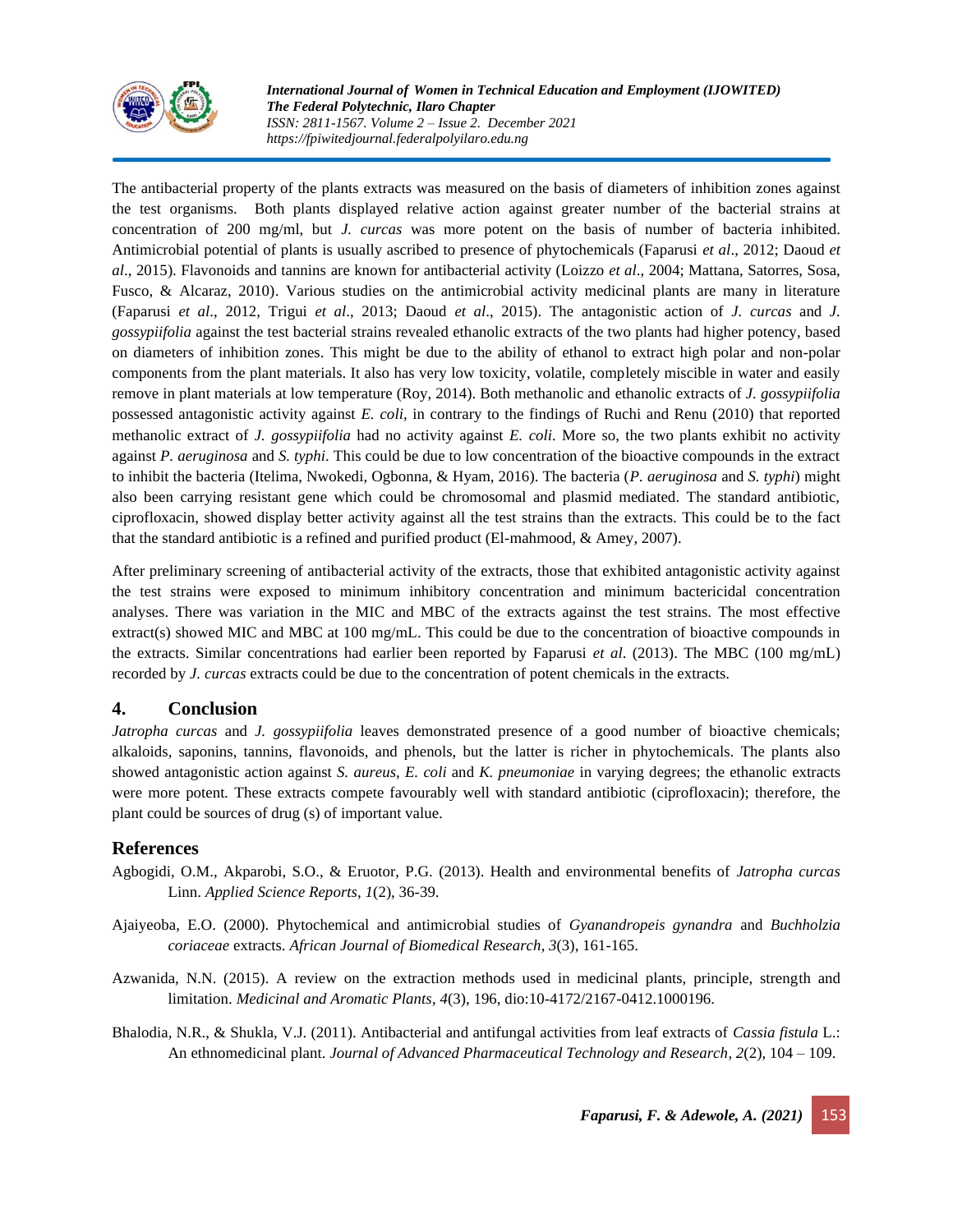

- Dada, E.O., Ekundayo, F.O., & Makanjuola, O.O. (2014). Antibacterial activities of *Jatropha curcas* on coliforms isolated from surface water in Akure, Nigeria. *International Journal of Biomedical Science, 10*(1), 25-30.
- Daoud, A., Malika, D., Bakari, S., Hfaiedh, N., Mnafjui, K., Kadri, A., & Gharsallah, N. (2015). Assessment of polyphenol composition, antioxidant and antimicrobial properties of various extracts of date palm pollen (DPP) from two Tunisian cultivars. *Arabian Journal of Chemistry, 12,* 3075-3086*.*
- Dhale D.A., & Birari, A.B. (2010). Preliminary screening of antimicrobial and phytochemical studies of *Jatropha gossypifolia* Linn. *Research in Science and Technology, 2*(7), 24-28.
- Dhale, D.A., Birari, A.R., & Dhulgande, G.S. (2010). Preliminary screening of antibacterial and phytochemical studies of *Ocium americanum* Lmm. *Journal of Ecobiotechnology*, *2*/8, 11 – 13.
- El-Mahmood, A.M. (2010). Antibacterial potential of crude leaf extracts of *Eucalyptus camaldulensis* against some pathogenic bacteria. *African Journal of Plant Science*, *4*(6), 202-209
- El-Mahmood, A.M., & Amey, J.M. (2007). In vitro antibacterial activity of *Parkia biglobosa* (Jaeq) root, bark extract against some microorganism associated with urinary tract infections. *African Journal of Biotechnology*, *6*(11), 1272-1275.
- Faparusi, F., Bello-Akinosho, M.M., Oyede, R.T., Adewole, A., Bankole, O.P., & Ali, F.F. (2012). Phytochemical screening and antibacterial activity of *Brillantaisia patula* leaf, *Research Journal of Phyochemisty*, *6*(10), 9- 16.
- Felix-Silva, J., Giordani, R.B., da Silva-Jr, A.A., Zucolotto, S.M., & Fernandes-Pednosa, M.F. (2014). *Jatropha gossypiifolia* L. (Euphorbiaceae): A review of traditional uses, phytochemisty, pharmacology, and toxicology of the medicinal plant. *Evidence-Based Complementary and Alternative Medicine, 369204*, 32, doi.org/10.1155/369204.
- Itelima, J.U., Nwokedi, V.C., Ogbonna, A.I., & Hyam, M.A. (2016). Phytochemical screening and antimicrobial activity of aqueous and ethanolic extracts of the leaf of *Azadiracha indica* Juss (Neem) On some microorganisms. *World Journal of Microbiology*, *3*(1), 056-060.
- Keneni, Y.G., & Marchatti, J.A. (2017). Oil extraction from plant seeds for biodiesel production. *AIMS Energy*, *5*(2), 316-340, dio:10.3934/energy.2017.2.316.
- Loizzo, M.R., Statti, G.A., Tundis, R., Conforti, F., Ando, S., & Menichini, F. (2004). Antimicrobial activity and cytotoxicity of *Cirsium tenoreanum*. *Fitoterapia*, *75*, 577 - 580.
- Mariz, S.R., Borges, A.C.R., Belo-Diniz, M.F.F., & Medeirus, I.A. (2010). Possibilidades terapeuticas e riscos toxicologicos de *Jatropha gossypiifolia* L., uma revisao narrative. *Revista Brasilara De Plantas Medicinais*, *12*(3), 346 – 357.
- Mattana, C.M., Satorres, S.E., Sosa, A., Fusco, M., & Alcaraz, L.E. (2010). Antibacterial activity of extracts of *Acacia aroma* against methicillin‑resistant and methicillin‑sensitive *Staphylococcus. Brazilian Journal of Microbiology, 41, 581 - 7.*
- Nwaogu, L.A., Alisi, C.S., Ibeghulem, C.O., & Igwe, C.U. (2007). Phytochemical and antimicrobial activity of ethanolic extract of *Landolphia owariensis* leaf. *African Journal of Biotechnology*, *6*, 890 – 893.